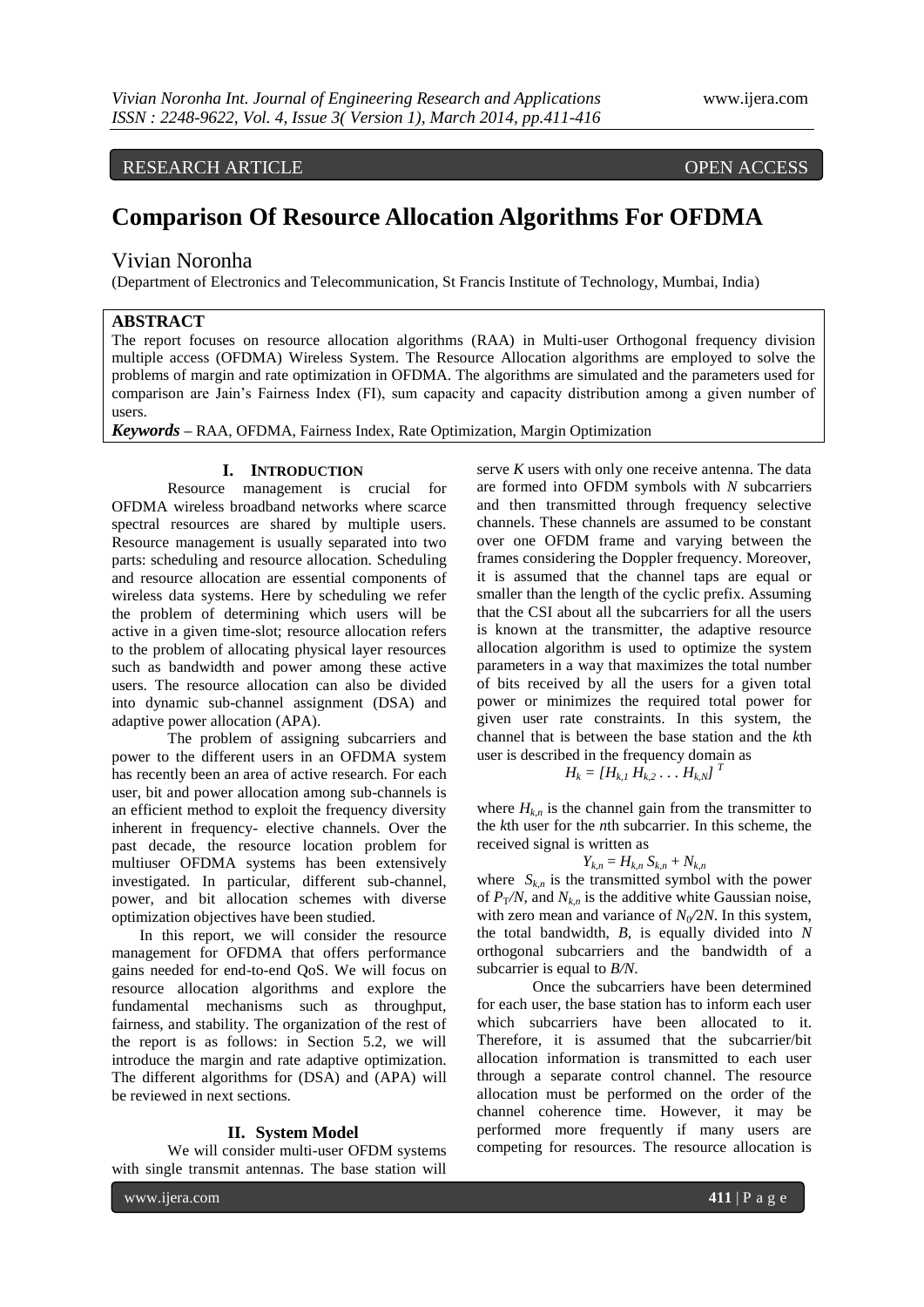usually formulated as a constrained optimization problem. Two different approaches are possible:

*Margin adaptive (MA) optimization*: Minimize the total transmit power with a constraint on the user data rate [1–3].

*Rate adaptive (RA) optimization*: Maximize the total data rate with a constraint on total transmit power [4– 6].

The rate maximization optimization problem is an NP-hard combinatorial problem. Some algorithms have been proposed to solve this problem after relaxing some constraints, but the complexity of the algorithm becomes prohibitive for systems with a large number of subcarriers. Consequently, the most common way of solving the problem is to split it into two different phases:

*DSA*: The aim of this first phase is to assign the different sub-channels to the different users assuming the available total transmit power,  $P_T$ .

*APA optimization algorithms*: Once the sub-channel assignment is fixed, the APA must maximize the sum data rate given the different constraints.

# **III. Dynamic Sub-channel Assignment**

DSA for RA optimization depends on the user rate constraints. In case there is no minimum user rate constraint (no condition C4), Jang and Lee [6] proved that the sum data rate is maximized when each sub-channel is assigned to the user with the best sub-channel gain assuming the power is shared equally between the sub-channels.

Description of the Jang and Lee algorithm:

- *Initialization*: For each user *k*, initialize the associated set of subcarriers allocated to the users,  $Ck = \emptyset$ .
- For  $n = 1$  to *N*:  $k = \arg \max_k |H_{k,n}|$ , the subcarrier *n* is allocated to the user *k*',  $C_k = C_k \{n\}$ .

In this case there is no fairness between the users and when the users have large path loss differences, the users with low average channel gains will be unable to receive data. Fairness requires a fair share of bandwidth among competing users. One of the representative types for the fairness is proportional fairness that provides each connection with a priority inversely proportional to its data rate. The fairness index (FI) is calculated by using the Jain

index [11] given.

$$
FI = \frac{(\sum_{k=1}^{R} x_k)^2}{K \sum_{k=1}^{K} x_k^2}
$$

where  $x_k$  can be equal to the allocated rate,  $rk$ , or the difference between the allocated rate and minimum required rate,  $r_k - R_k$ . (Note that if  $R_k$  is higher than  $r_k$ ,  $x_k$  will be equal to zero.) The FI ranges between 0 (no fairness) and 1 (perfect fairness) in which all

users would achieve the same data rate.

When a complete fairness is required between the users in the absence of the C4 condition, the DSA is performed to maximize the minimum user data rate under the power constraint assuming that the power is shared equally between the subchannels. In Ref. [5], the authors proposed a reduced complexity suboptimal adaptive sub-channel allocation algorithm to solve this problem.

Description of the Rhee and Cioffi max–min algorithm:

- Initialization: For each user k, initialize  $r_k = 0$ . Set  $A = \{1, 2, \ldots, N\}.$
- For  $k = 1$  to  $K$  : (a) n' = arg maxn∈A  $|H_{k,n}|$ , the subcarrier n' is allocated to the user k. (b)  $r_k = r_k + (B/N) \log 2(1 + SNR_{k,n})$ . (c)  $A = A - {n'}.$
- While  $A \neq \emptyset$ (a)  $k'$  = arg min<sub>k</sub> r<sub>k</sub>. (b) n'= arg max<sub>n</sub>  $|H_{k,n}|$ , the subcarrier n is allocated to the user k'. (c)  $r_{k'} = r_{k'} + (B/N) \log_2 (1 + SNR_{k',n'})$ (d)  $A = A - {n' }$

Channel swapping can be performed to maximize the max–min capacity but the initial algorithm already achieves a good performance. When there is a minimum user data rate constraint (condition C4), the dynamic sub-channel assignment can be solved in one step or divided into two tasks: bandwidth assignment and Sub-channel assignment.

# **3.1 Task 1: Bandwidth Assignment**

In this task, the number *N*u of sub-channels per user is assigned. A greedy bandwidth assignment based on SNR (BABS) algorithm has been proposed for MA optimization in Ref. [2] and for RA optimization in Ref. [7]. In this task, we assume that all the sub-channels of a given user have the same gain. Let  $|H_k|^2$  be the average user gain:

$$
|\bar{H}_k|^2 = \frac{1}{N} \sum_{n=1}^N |H_{k,n}|^2.
$$

Description of BABS algorithm:

*Initialization*: Let  $N_k = 1$  for each user *k* and  $N_a =$  $\sum_{k=1}^{K}$  where  $N_k$  is the number of allocated subcarriers.  $P_k(N_k)$  is the transmit power required by user *k* to achieve the data rate *R<sup>k</sup>* using *Nk* subcarriers.

$$
P_k(N_k) = \frac{N_k}{|H_k|} \cdot f\left(\frac{R_k}{N_k(B/N)}\right)
$$

- *Iteration:*
- $\text{If } \frac{\Delta_{K-1} \cdot \Delta_{K} \cdot \Delta_{K}}{N} \leq \frac{1}{N}, \text{stop; otherwise continue.}$

• While 
$$
\frac{\Delta_{k=1} P_R(x_N)}{N_a} > \frac{P_T}{N}
$$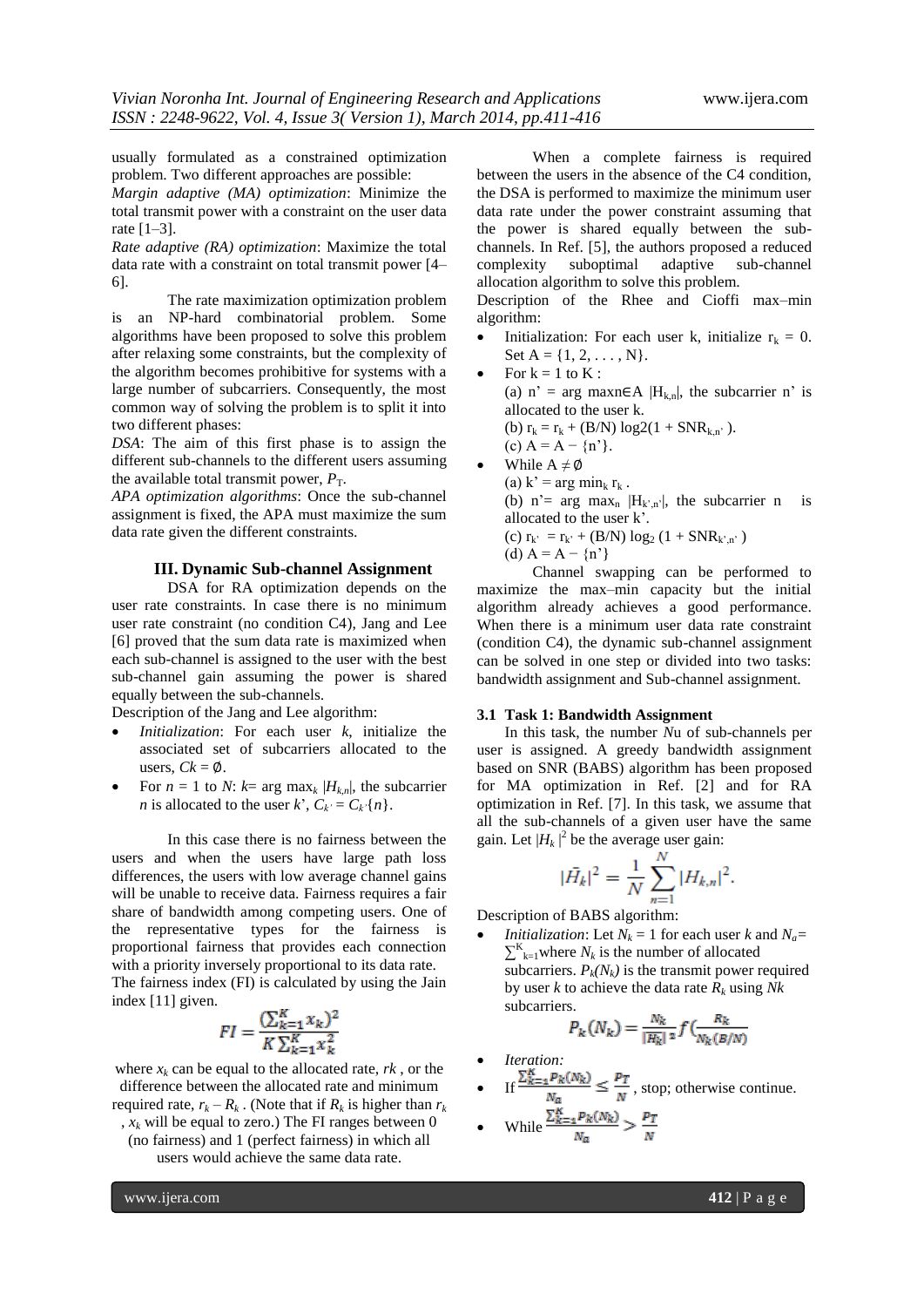(a) Let  $\Delta P_k = P_k(N_k) - P_k(N_k + 1)$  for  $k = 1, 2, ...$ , *K* . (b)  $k' = \arg \max_k \Delta P_k$ . (c)  $N_k = N_k + 1$  and update  $N_a$ .

This algorithm gradually increases the number of subcarriers assigned to the users as *Nk* and gives the power value for assigned subcarriers as *Pk/Nk* . For BABS algorithm, it should be noticed that all the subcarriers are not necessarily allocated. In order to determine the number of subcarriers for a given QoS criterion, the bandwidth allocation on rate estimation (BARE) algorithm [8] is described as follows:

*Initialization:* Let  $N_k = N/K$  for each user *k*. We assume equal power allocation on all subcarriers,  $p_{k,n} = P_T/N$ . Then, compute the differences between the estimated rate of user *k* and the required minimum rate *Rk* :

where

$$
C_k = \frac{B}{N} \log_2(1 + \frac{P_T}{N} \frac{|\bar{H_k}|^2}{N_0(B/N)})
$$

 $G_k(N_k) = N_k C_k - R_k$ 

*Iteration*:

- While  $\sum_{k=1}^{K} N_k < N$ , find the user with minimum gap,  $\kappa = \arg \min(G_k < 0)$ . Then, the user  $\kappa$ receives one extra subcarrier.
- When  $Kk=1$   $N_k = N$  and at least one predicted rate is less than the required minimum rate:
	- (a)  $k' = \arg \min_k (G_k(N_k) < 0)$  and provided that  $k' = \arg \max_k (G_k(N_k - 1) > 0)$
	- (b)  $N_{k'} = N_{k'} 1$  for user *k*' and  $N_{k'} = N_{k'} + 1$  for user  $k_k$ .
- Continue until  $G_k(N_k) > 0$  for all *k*.

When the power is too low to meet the common user rate guaranty, a fairness mechanism that decreases the users' rate constraints is applied before restarting BARE.

### **3.2 Task 2: Sub-channel Assignment**

Once we determine the number of subcarriers allocated to each user, we perform the sub-channel assignment.

The sub-channel assignment is optimally solved using the Hungarian algorithm introduced by H. W. Kuhn in 1955. This problem is equivalent to the search of the optimum matching of a bipartite graph. The algorithm is briefly explained:

1. Find the minimum value of each row in the cost matrix R and subtract it from the corresponding row.

2. For the columns without zero, find the minimum value of the column and subtract it from the corresponding column.

3. Cover the zeros with the minimum number of horizontal and vertical lines in the updated cost matrix. If the minimum number of lines equals the dimension of the matrix, then stop. Else go to step 4.

4. Find the minimum value in the uncovered part of the cost matrix, and subtract it from the uncovered elements. Add it to the twice covered elements (elements at the intersection of a horizontal and a vertical line). Return to step 3.

The ACG algorithm was initially proposed by Kivanc et al. [2] and an improved version has been proposed in Ref. [9]. Description of the improved ACG is given below:

*Initialization*: For each user *k*, initialize the

associated set of subcarriers allocated  $Ck = \emptyset$ . Set

$$
A=\{1,2,\ldots,N\}.
$$

*Allocation*: For 
$$
i = 1
$$
 to  $N$ :

$$
k', n' = \arg \max_{n \in \mathcal{A}} \max_{k: card(C_k) < N_k} r_{k,n}
$$

the subcarrier  $n_{\perp}$  is allocated to the user  $k$ :  $A =$ *A*\{*n*'} and  $C_k = C_k \{n\}$ 

It should be noticed that the improved ACG algorithm can perform subcarrier assignment when the total number of allocated subcarriers is less than *N*.

# **3.3 Combined Tasks 1 and 2**

In order to combine Tasks 1 and 2, in Ref. [3], a reduced complexity subcarrier and bit allocation algorithm has been proposed assuming equally shared power between subcarriers. The complexity of this algorithm has been significantly reduced by selecting the initial solution as an unconstrained optimal one. Besides that, only one constraint needs to be considered during each searching stage.

The Zhang and Letaif algorithm is described briefly as follows.

*Step 1: Optimization without inequality constraints*: Firstly, the bit and subcarrier allocation is done without considering the rate constraint for each user as described in Jang and Lee algorithm.

*Step 2: Subcarrier reallocation*: The subcarrier allocation solution from Step 1 does not guarantee the fulfillment of every user's rate constraint. This subcarrier reallocation process is repeated until all the user's data rate requirements are satisfied. During the reallocation process, the following conditions must be satisfied:

- A subcarrier that was originally assigned to user *k*∗ *n* cannot be reallocated to another user if the reallocation will cause the violation of user *k*∗ *n*  s data rate requirement
- Each subcarrier reallocation should cause the least possible reduction in the overall throughput
- The number of reallocation operations should be kept as low as possible.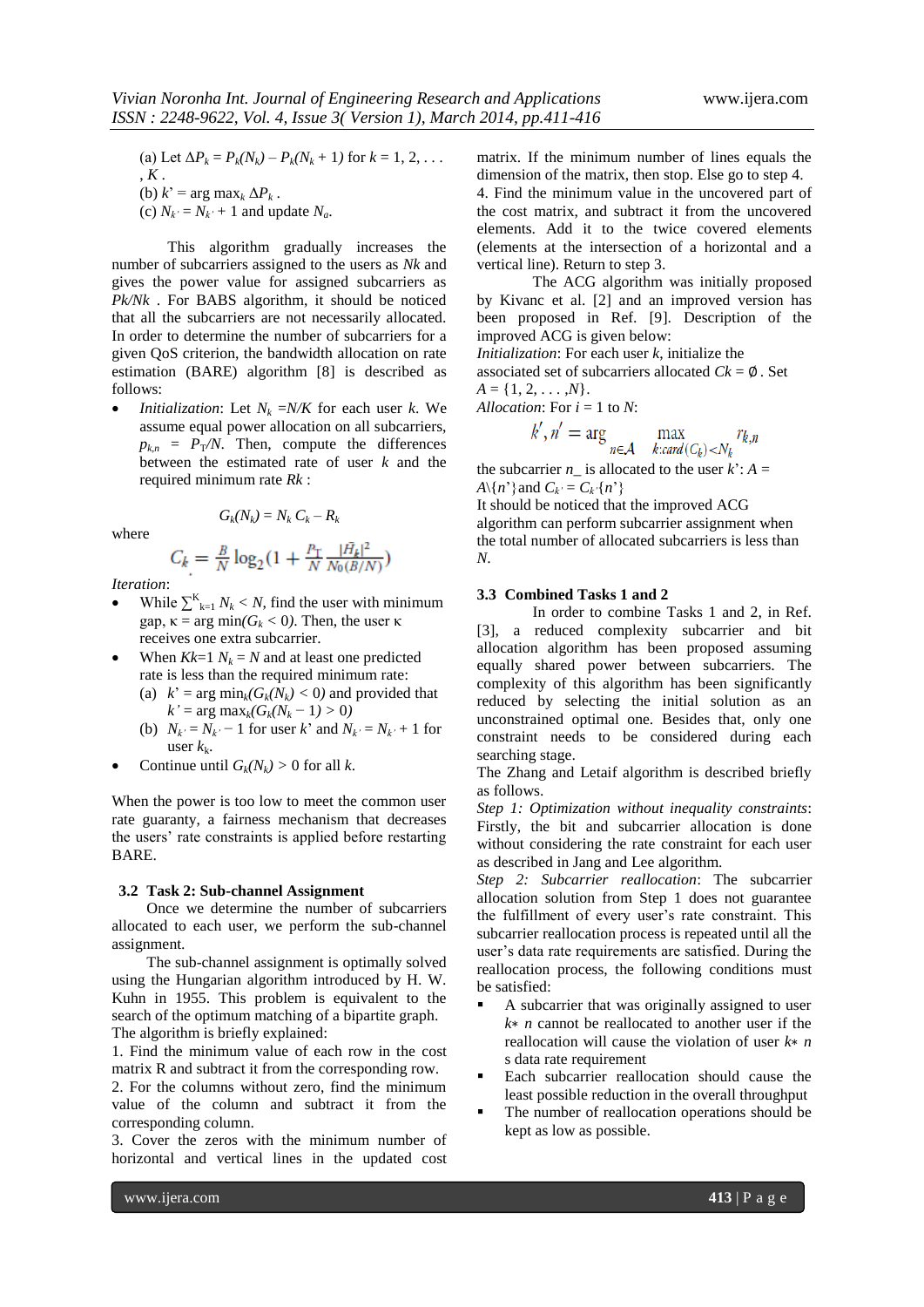# **IV. APA Algorithms**

Once the sub-channel assignment has been performed, the APA is performed to maximize the sum data rate *r* according to the given total power constraint. In the absence of condition C4, APA algorithm can be treated as a virtual single user OFDM system. Otherwise, it should be applied separately for each user. The Zhang and Letaif algorithm is described in Figure 1 in detail.



Figure 1: Subcarrier reallocation in Zhang and Letaif algorithm.

In practice, continuous rate adaptation is not feasible, and there are only several modulation levels. Consequently, the water-filling algorithm cannot achieve the optimal power allocation. For discrete modulation levels, a greedy power allocation algorithm has been proposed. The key idea of the greedy algorithm is to allocate bits and the corresponding power successively and to maximize the partial sum data rate in each step of bit loading [3]. In initialization, zero bits are assigned to all subcarriers. During each bit loading iterations, the subcarrier that needs the minimum additional power is assigned one more bit and the total partial power is updated. The iteration process will stop when the total transmission power constraint is reached. To apply the greedy power allocation for discrete rate adaptation, the modified Levin–Campello algorithm [10] can be used and it is described as follows:

# **4.1 The Modified Levin–Campello Algorithm**

Let  $\Delta P_n(c) = (f(c+1) - f(c))/|H_n|^2$  denote the incremental power needed for the transmission of one additional bit at subcarrier *n*, and *c* is the number of loaded bits for the *n*th subcarrier.

- *Initialization*: For each subcarrier *n*, initialize  $c_n$  $= 0$  and evaluate  $\Delta P_n(c = 0)$  with tentative transmit power  $P_T^* = 0$ .
- *Bit assignment iteration*: Repeat the following iterations until  $P_T^* \geq PT$ :

 $n* = \arg \min_{n} \Delta P_n(c_n)$  $P_T^* = P_T^* + \Delta P n^*$  (cn<sup>\*</sup>)  $cn^* = cn^* + 1$ if  $cn^* = cmax$ , set  $\Delta Pn^*$   $(cn^*) = \infty$ , else evaluate Δ*Pn*\* *(cn*\* *)*.

• *Finish*: The allocation result  $\{cn\}_{n=1}^{N}$  is the obtained optimal bit allocation solution.

### **V. Results**

We evaluate the different resource allocation algorithms using the parameters listed in Table 1.

| Parameters         | Value                                                    |
|--------------------|----------------------------------------------------------|
| Cell radius        | 1.6km                                                    |
| BS transmit power  | 43.10dBm                                                 |
| Noise power        | $-174$ dBm                                               |
| Path loss Lp       | $128.1+37.6 \log_{10}(d)dB$                              |
| Channel model      | 3GPP TU                                                  |
| Number of clusters | 48                                                       |
| <b>Bandwidth</b>   | 10Mhz                                                    |
| Carrier frequency  | $2.4$ Ghz                                                |
| Velocity           | $3 \text{ km/h}$                                         |
| Simulation time    | 5 s                                                      |
| User distribution  | $[0.3 \ 0.4 \ 0.5 \ 0.8 \ 1.0]$ km,<br>equal probability |

Table 1: System Parameters for the Simulation

The sum capacity comparison results are obtained for different allocation algorithms of OFDMA systems in Figure 2. According to the results, the best sum capacity performance is obtained using the Jang–Lee algorithm and the Zhang–Letaif algorithm. However, the FI is also an important parameter to observe the distribution of the users' data rate. In Figure 3, the Jain FI is drawn and we can see that the Jang–Lee algorithm does not provide fairness. The Zhang–Letaif algorithm can bring limited fairness without sacrificing the sum capacity performance. By construction, the Rhee– Cioffi algorithm maximizes the fairness between the users when equal rate constraints are considered for all users. The BARE+Improved ACG algorithm gives a slightly better sum capacity performance than the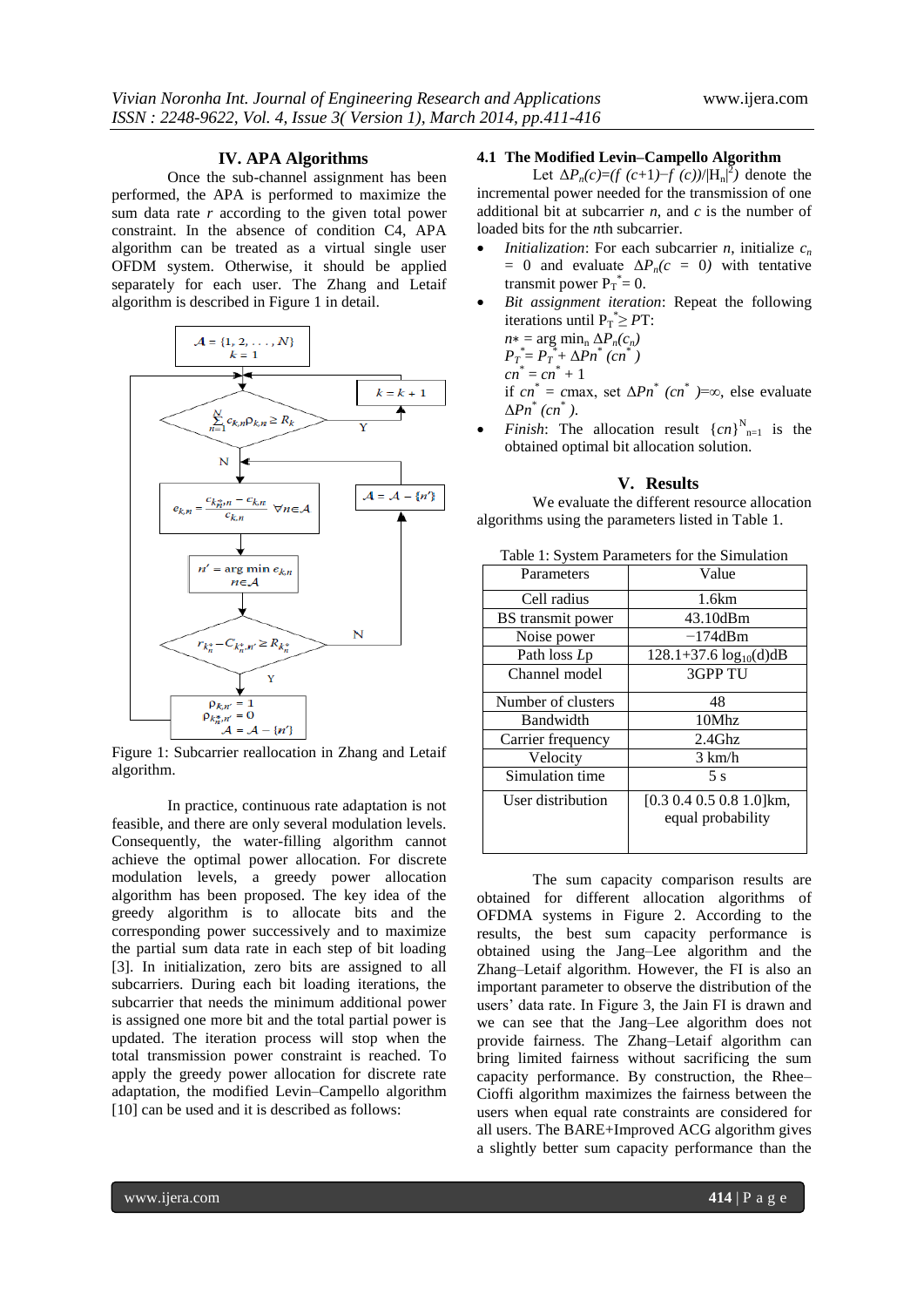Rhee–Cioffi algorithm and provides fairness compared to the Zhang–Letaif algorithm.



Figure 2: Sum capacity versus the number of users.

The BABS algorithm is based on subcarrier assignment that includes power loading; compared to the BARE algorithm, the BABS algorithm also provides fairness. It should be noticed that the BABS algorithm allocates the minimum number of subcarriers to satisfy the users' requirements and the total number of allocated subcarriers is not always equal to the number of total subcarriers in OFDMA, while the BARE algorithm fulfills all the subcarriers to increase the sum data rate performance.

In Figure 4, the distribution of the users' data rate is shown for  $K = 5$  users in the systems. It is shown that the Zhang–Letaif and Rhee–Cioffi algorithms distribute the available resources and the capacity between the users and satisfy some users' QoS constraints, while the Jang–Lee algorithm does not consider the users' rate constraints. It is observed that the resource allocation based on subcarrier assignment using the BABS and BARE algorithms achieves all the users' rate requirement.









# **VI. CONCLUSION**

In sum, the resource allocation algorithm are studied and simulated. The BARE and BBAS algorithm have the best fairness index compared to all. The Jang–Lee algorithm has the best sum capacity among all algorithms. Zhang–Letaif and Rhee–Cioffi algorithms distribute the available resources and the capacity between the users and